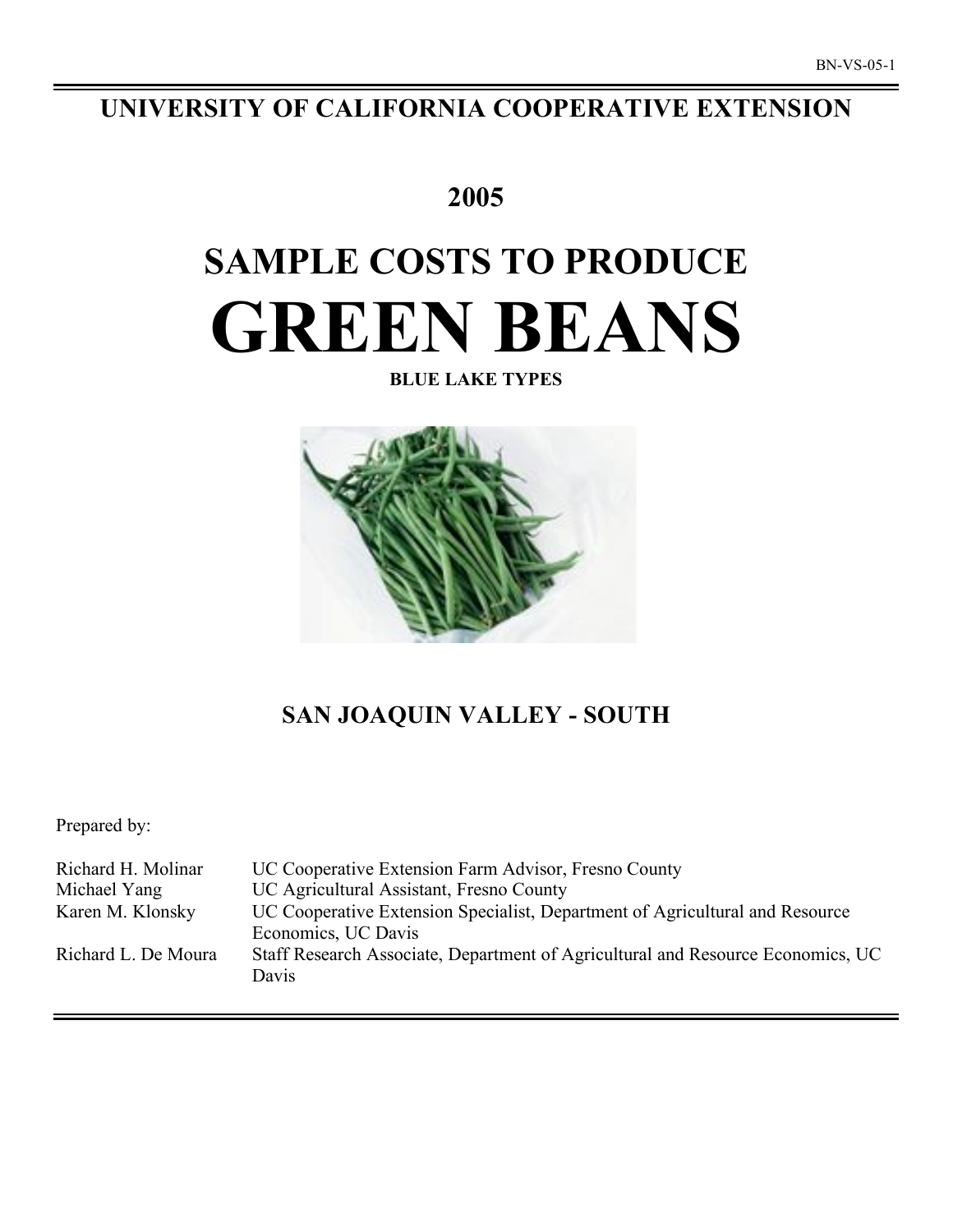# **UNIVERSITY OF CALIFORNIA COOPERATIVE EXTENSION**

# **SAMPLE COSTS TO PRODUCE GREEN BEANS San Joaquin Valley - South 2005**

## **STUDY CONTENTS**

| Table 5. WHOLE FARM ANNUAL EQUIPMENT, INVESTMENT and OVERHEAD COSTS.  12 |  |
|--------------------------------------------------------------------------|--|
|                                                                          |  |
|                                                                          |  |
|                                                                          |  |

## **INTRODUCTION**

Sample costs to produce green beans in the San Joaquin Valley are shown in this study. The study is intended as a guide only, and can be used to make production decisions, determine potential returns, prepare budgets and evaluate production loans. The practices described are based on production operations considered typical for this crop and region, but will not apply to every farm. Sample costs for labor, materials, equipment and custom services are based on current figures. "Your Costs" columns in Tables 1 and 2 are provided for entering your farm costs.

The hypothetical farm operations, production practices, overhead, and calculations are described under the assumptions. For additional information or an explanation of the calculations used in the study call the Department of Agricultural and Resource Economics, University of California, Davis, California, (530) 752- 3589 or the local UC Cooperative Extension office.

Sample Cost of Production Studies for many commodities can be downloaded at http://coststudies.ucdavis.edu, requested through the Department of Agricultural and Resource Economics, UC Davis, (530) 752-4424 or obtained from the local county UC Cooperative Extension offices. Some archived studies are also available on the website.

**University of California and USDA, Risk Management Cooperating.**

The University of California does not discriminate in any of its policies, procedures or practices. The university is an affirmative action/equal opportunity employer.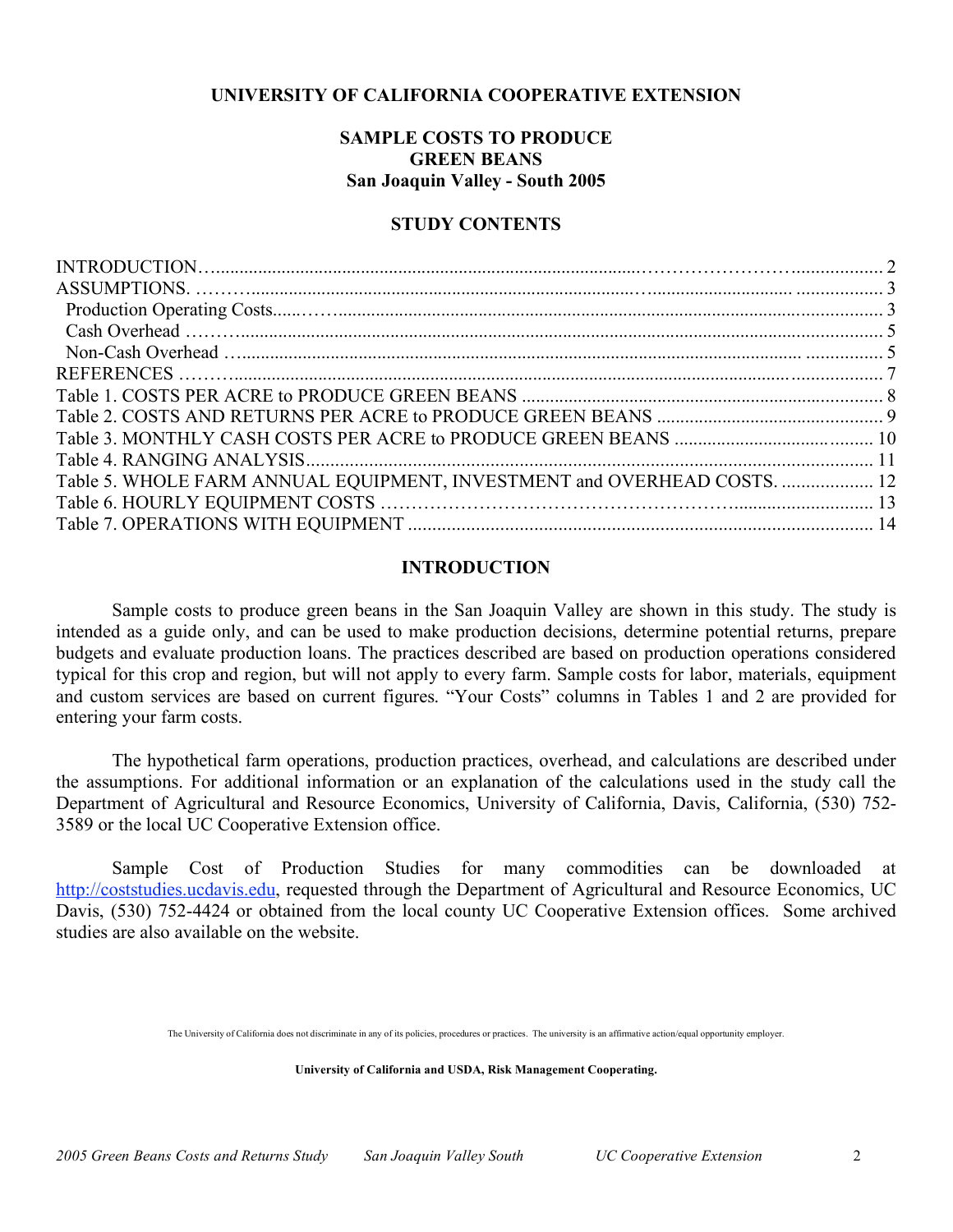# **ASSUMPTIONS**

The assumptions refer to Tables 1 to 7 and pertain to sample costs to produce green beans in the San Joaquin Valley. The cultural practices described represent production operations and materials considered typical for a small farm in the region. Costs, materials, and practices in this study will not apply to all farms. Timing of and types of cultural practices will vary among growers within the region and from season to season due to variables such as weather, soil, and insect and disease pressure. The study is intended as a guide only. **The use of trade names and cultural practices in this report does not constitute an endorsement or recommendation by the University of California nor is any criticism implied by omission of other similar products or cultural practices.**

**Farm**. This report is based on a 60 contiguous acre farm. The land is rented and farmed by the grower. In this study 20 acres are planted to green beans and the remaining acres to other vegetables.

# **Production Operating Costs**

**Land Preparation**. A custom operator rips the land, once every seven years and one-seventh of the cost is included each year. The grower discs two times, rolls the ground and lists the beds in February. In a single operation after listing, the beds are shaped, and the drip tape lain. Besides the tractor driver, two people follow the shaper to handle the drip tape.

**Plant**. In this study a bush green bean variety such as Jade, Savannah, Strike, or Benchmark, is planted. The beans are planted at 80 pounds per acre, two lines (rows) per 38-inch bed at six to eight seeds per foot. There are approximately 2,000 seeds per pound. The seed is planted in early March with a tractor and precision planter or Planet Junior. The beans may also be planted as a fall crop in August.

**Irrigation**. Irrigation includes the water costs per irrigation and irrigation labor. The crop in this study is drip irrigated. The drip line is buried two to three inches in the center of the bed at bed shaping. Trenches are made at the top edge of the field with the grower's equipment; the laterals are laid by hand in the trenches and covered with a tractor and blade, and the drip line connected. The field is preirrigated prior to planting and then irrigated weekly, beginning after planting, through the first week of May when harvest begins. Water costs were provided from the growers' summer pumping charges and converted to acre-inches. Three acre-inches are applied during the preirrigation and 30 acre-inches during the growing season. Rainfall is not taken into account in this study, but can affect the number of irrigations and amount of water applied. Irrigation labor is calculated as one-half hour per acre per irrigation.

**Fertilization**. The crop is fertilized prior to planting by broadcasting 15-15-15 fertilizer on the beds at 500 pounds per acre. CAN 17 is applied once a week beginning with first bloom in April (4 applications) and in May (one application) at 18 pounds of nitrogen (N) per application for a total of 90 pounds of N.

**Pest Management.** The pesticides and rates mentioned in this cost study are listed in *UC Integrated Pest Management, Beans.* For more information on other pesticides available, pest identification, monitoring, and management visit the above UC IPM website at www.ipm.ucdavis.edu or contact your local farm advisor or pest control adviser. Adjuvants are recommended for many pesticides for effective control, but are not included in this study. Pesticide costs in this study are take from a single dealer and shown as full retail.

*Weeds*. The field is cultivated once in March and once in April.

*Insects.* Dipel insecticide (Bt) is applied in May for worm control. For fall plantings, the field may need to be sprayed one to two times for aphids and/or whiteflies. The materials are applied with the grower's equipment.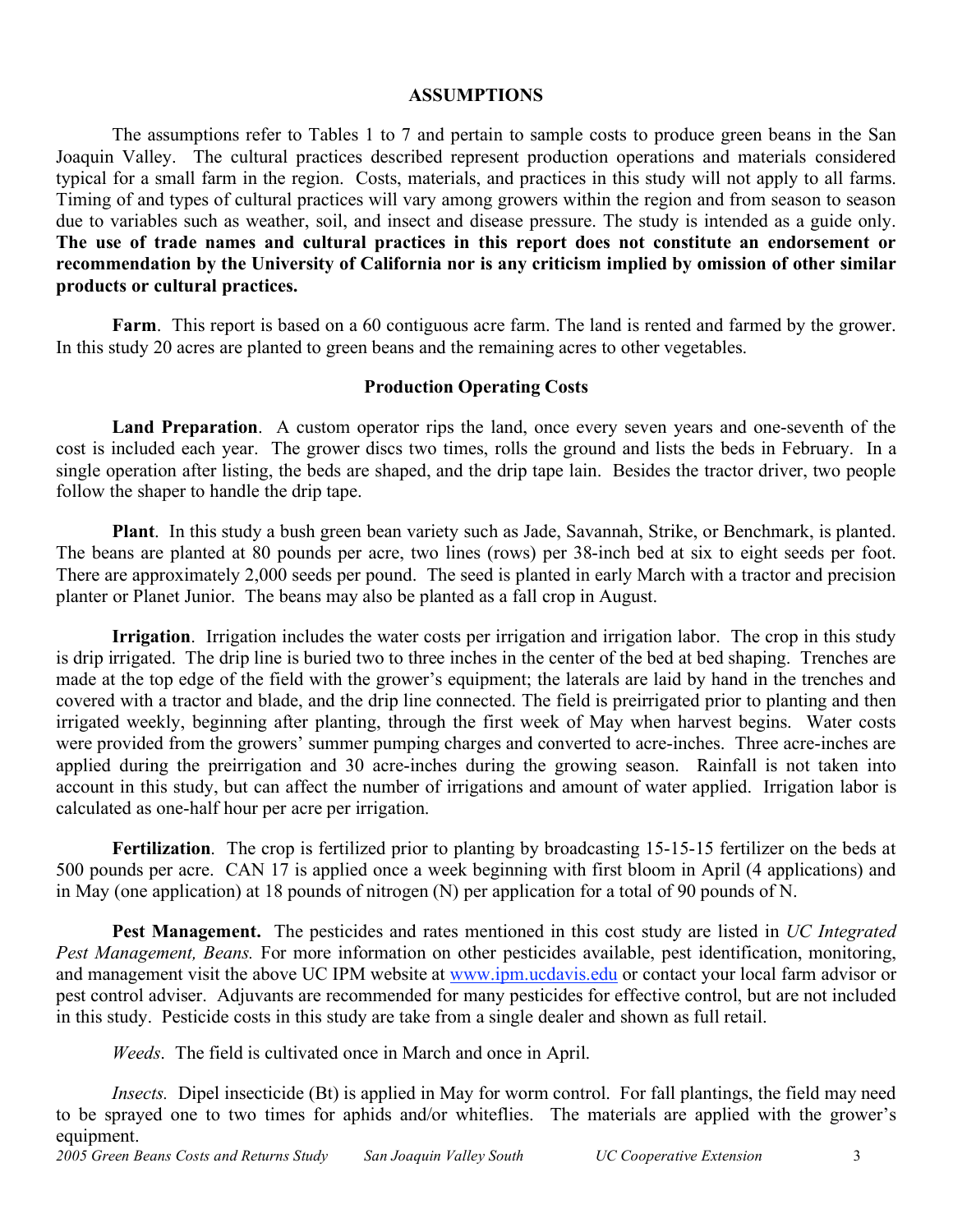*Diseases.* No diseases treated.

**Pickup/ATV.** Costs for a 1/2-ton pickup is included in the study. The grower drives 250 miles per acre for farming purposes. The miles driven is assumed and not taken from any specific data. Grower miles vary by farm size and location, and by crops grown.

**Harvest**. The crop is hand harvested in May/June by a labor crew for \$4 per box. A truck driver and one stacker haul the picked beans to the packinghouse. In this study, the field is harvested as a single picking. Sometimes there may be several hand pickings. Growers with an August planted crop will harvest in October/November.

*Yields*. The crop yields an average of 340 thirty-pound boxes (10,200 pounds) per acre. A range of yields over various returns is shown in Table 4.

*Returns*. Returns to growers of \$11 per 30-pound box are calculated as 70% of the USDA average wholesale prices for May and June 2004. October/November average returns for round green type beans are approximately \$31 per box. The returns are used in the Ranging Analysis Table to calculate a range of returns over various yields.

Labor. Labor rates of \$12.42 per hour for machine operators and \$9.32 for general labor includes payroll overhead of 38%. The basic hourly wages are \$9.00 for machine operators and \$6.75 for general labor. The overhead includes the employers' share of federal and California state payroll taxes, workers' compensation insurance for truck crops (code 0172), and a percentage for other possible benefits. Workers' compensation costs will vary among growers, but for this study the cost is based upon the average industry final rate as of January 1, 2005 (California Department of Insurance). Labor for operations involving machinery are 20% higher than the operation time given in Table 1 to account for the extra labor involved in equipment set up, moving, maintenance, work breaks, and field repair.

**Equipment Operating Costs.** Repair costs are based on purchase price, annual hours of use, total hours of life, and repair coefficients formulated by American Society of Agricultural Engineers (ASAE). Fuel and lubrication costs are also determined by ASAE equations based on maximum Power Take Off (PTO) horsepower, and fuel type. Prices for on-farm delivery of diesel and gasoline are \$1.51 and \$2.05 per gallon, respectively. The cost includes a 2% local sales tax on diesel fuel and 8% sales tax on gasoline. Gasoline also includes federal and state excise tax, which are refundable for on-farm use when filing your income tax. The fuel, lube, and repair cost per acre for each operation in Table 1 is determined by multiplying the total hourly operating cost in Table 6 for each piece of equipment used for the selected operation by the hours per acre. Tractor time is 10% higher than implement time for a given operation to account for setup, travel and down time.

**Interest On Operating Capital.** Interest on operating capital is based on cash operating costs and is calculated monthly until harvest at a nominal rate of 7.65% per year. A nominal interest rate is the typical market cost of borrowed funds. The interest cost of post harvest operations is discounted back to the last harvest month using a negative interest charge.

**Risk.** Production risks should not be minimized. While this study makes every effort to model a production system based on typical, real world practices, it cannot fully represent financial, agronomic and market risks, which affect the profitability and economic viability.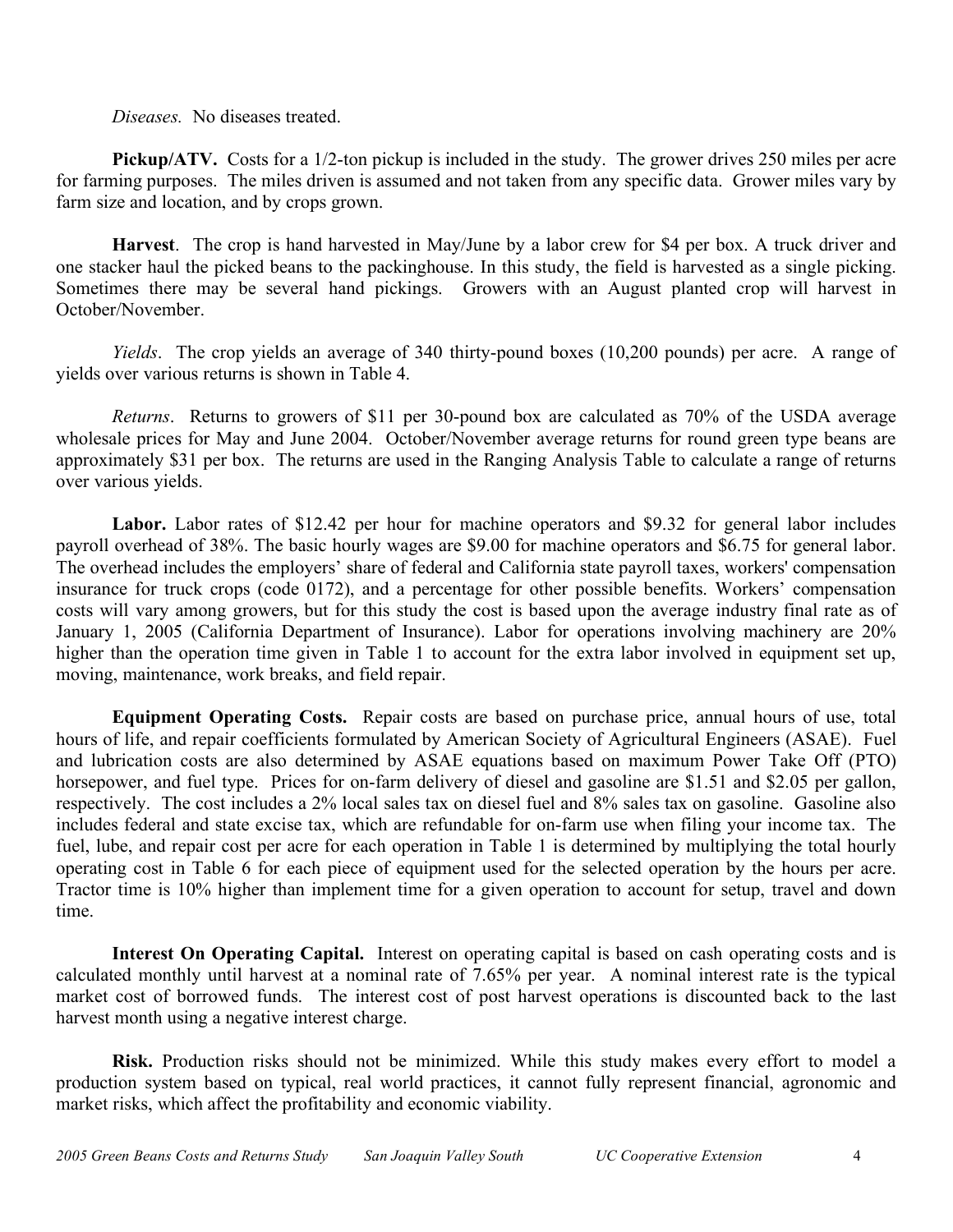# **Cash Overhead**

Cash overhead consists of various cash expenses paid out during the year that are assigned to the whole farm and not to a particular operation. These costs include property taxes, interest on operating capital, office expense, liability and property insurance, and investment repairs.

**Property Taxes.** Counties charge a base property tax rate of 1% on the assessed value of the property. In some counties special assessment districts exist and charge additional taxes on property including equipment, buildings, and improvements. For this study, county taxes are calculated as 1% of the average value of the property. Average value equals new cost plus salvage value divided by 2 on a per acre basis.

**Insurance.** Insurance for farm investments varies depending on the assets included and the amount of coverage. Property insurance provides coverage for property loss and is charged at 0.69% of the average value of the assets over their useful life. Liability insurance covers accidents on the farm and costs \$529 for the entire farm.

**Office Expense.** Office and business expenses are estimated at \$30 per acre. These expenses include office supplies, telephones, bookkeeping, accounting, and legal fees. The cost is a general estimate and not based on any actual data.

**Land Rent**. The 60 acres are rented for cash at \$300 per acre. The rented land includes the irrigation system that is maintained by the landlord. The landlord pays the property taxes. Land rents range from \$250 to \$350 per acre.

**Investment Repairs.** Annual maintenance except is calculated as two percent of the purchase price.

# **Non-Cash Overhead**

Non-cash overhead is calculated as the capital recovery cost for equipment and other farm investments.

**Capital Recovery Costs.** Capital recovery cost is the annual depreciation and interest costs for a capital investment. It is the amount of money required each year to recover the difference between the purchase price and salvage value (unrecovered capital). It is equivalent to the annual payment on a loan for the investment with the down payment equal to the discounted salvage value. This is a more complex method of calculating ownership costs than straight-line depreciation and opportunity costs, but more accurately represents the annual costs of ownership because it takes the time value of money into account (Boehlje and Eidman). The formula for the calculation of the annual capital recovery costs is ((Purchase Price – Salvage Value) x Capital Recovery Factor) + (Salvage Value x Interest Rate).

*Salvage Value.* Salvage value is an estimate of the remaining value of an investment at the end of its useful life. For farm machinery (tractors and implements) the remaining value is a percentage of the new cost of the investment (Boehlje and Eidman). The percent remaining value is calculated from equations developed by the American Society of Agricultural Engineers (ASAE) based on equipment type and years of life. The life in years is estimated by dividing the wear out life, as given by ASAE by the annual hours of use in this operation. For other investments including irrigation systems, buildings, and miscellaneous equipment, the value at the end of its useful life is zero. The salvage value for land is the purchase price because land does not depreciate. The purchase price and salvage value for equipment and investments are shown in the tables.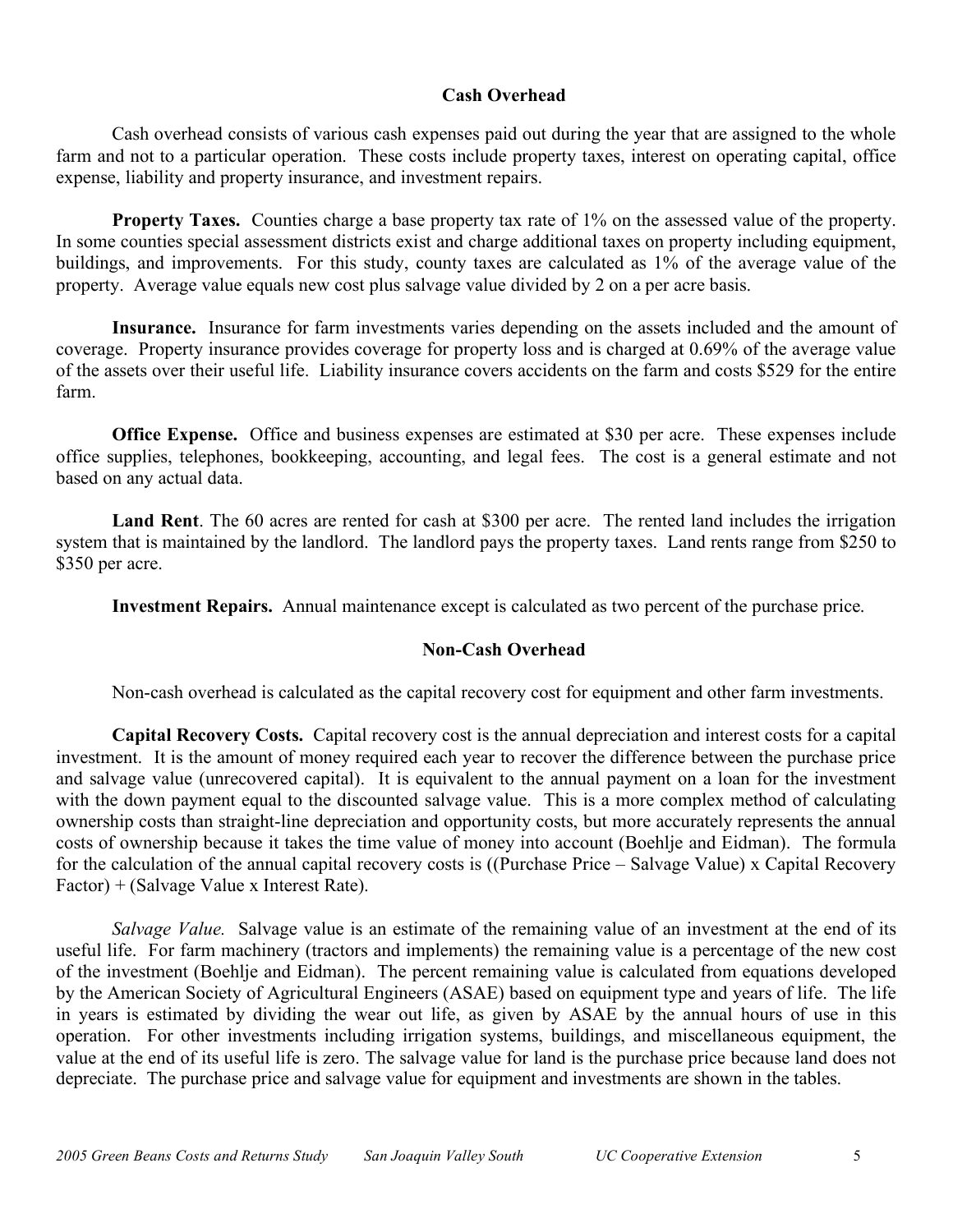*Capital Recovery Factor.* Capital recovery factor is the amortization factor or annual payment whose present value at compound interest is 1. The amortization factor is a table value that corresponds to the interest rate used and the life of the machine.

*Interest Rate.* The interest rate of 6.01% used to calculate capital recovery cost is the USDA-ERSs tenyear average of California's agricultural sector long-run rate of return to production assets from current income. It is used to reflect the long-term realized rate of return to these specialized resources used effectively in the agricultural sector.

**Tools.** This includes shop tools, hand tools, and miscellaneous field tools. The tools are an estimated value and not taken from any specific data.

**Irrigation/Laterals.** The landlord maintains the irrigation system. The grower purchases drip tape for the beds annually and owns the lateral lines that connect to the drip tape. The field is assumed to be one-quarter mile long and require 660 feet of lateral lines.

**Equipment.** Farm equipment is purchased new or used, but the study shows the current purchase price for new equipment. The new purchase price is adjusted to 60% to indicate a mix of new and used equipment. Annual ownership costs for equipment and other investments are shown in the Whole Farm Annual Equipment, Investment, and Business Overhead Costs table. Equipment costs are composed of three parts: non-cash overhead, cash overhead, and operating costs. Both of the overhead factors have been discussed in previous sections. The operating costs consist of repairs, fuel, and lubrication and are discussed under operating costs.

**Table Values.** Due to rounding, the totals may be slightly different from the sum of the components.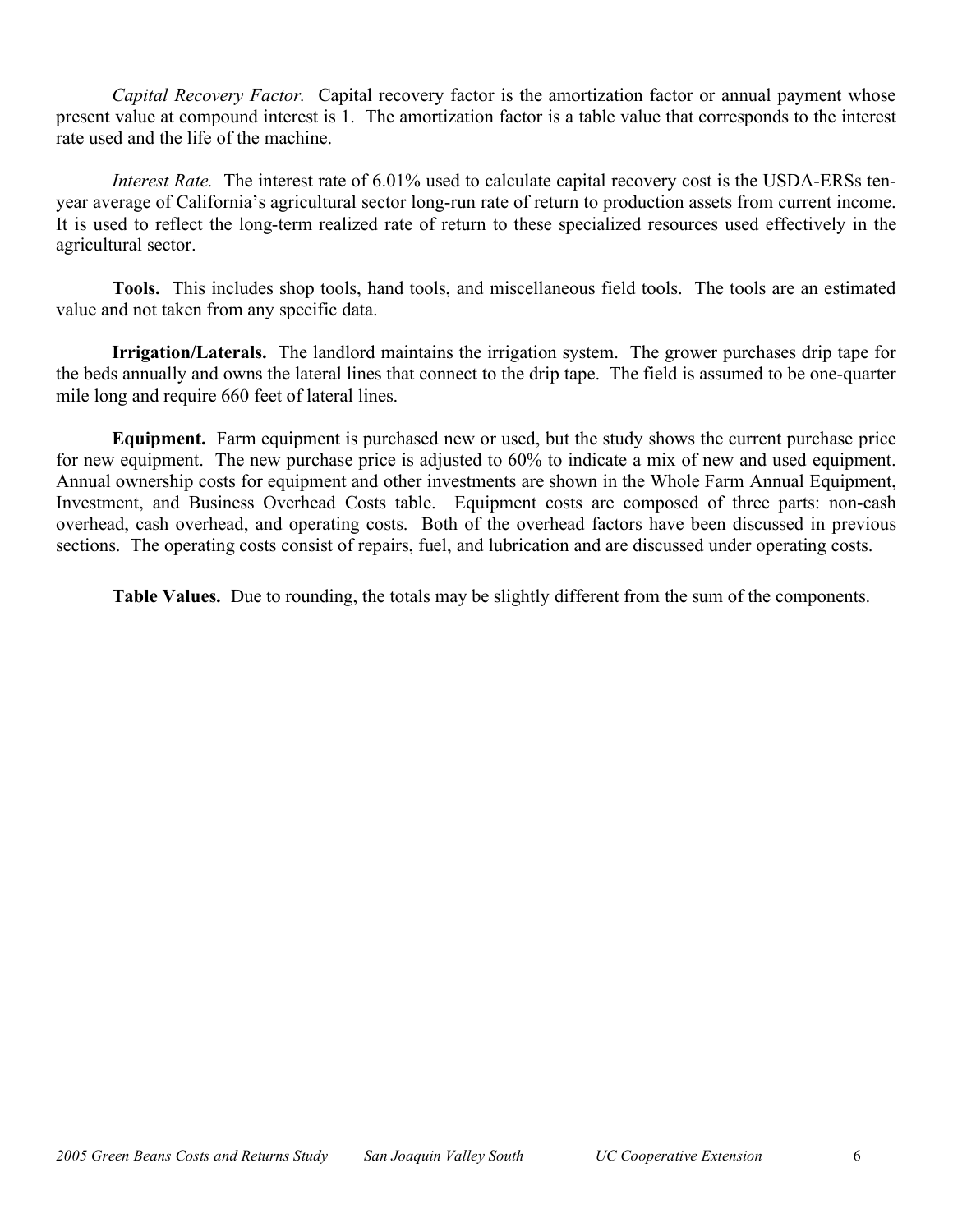## **REFERENCES**

- Aguiar, Jose, Franklin Laemmien, Aziz Baameur, and Keith S. Mayberry. 1999. *Snap Bean Production in California*. University of California, Division of Agriculture and Natural Resources. Davis, CA. Publication 7240.
- American Society of Agricultural Engineers. 1994. *American Society of Agricultural Engineers Standards Yearbook*. Russell H. Hahn and Evelyn E. Rosentreter (ed.) St. Joseph, Missouri. 41st edition.
- Barker, Doug. 2005. *California Workers' Compensation Rating Data for Selected Agricultural Classifications as of January 1, 2005.* California Department of Insurance, Rate Regulation Branch.
- Boehlje, Michael D., and Vernon R. Eidman. 1984. *Farm Management*. John Wiley and Sons. New York, New York
- California State Automobile Association. 2005. *Gas Price Survey 2004.* AAA Public Affairs, San Francisco,
- California State Board of Equalization. *Fuel Tax Division Tax Rates*. Internet accessed January 2005. http://www.boe.ca.gov/sptaxprog/spftdrates.htm.
- Energy Information Administration. 2004. *Weekly Retail on Highway Diesel Prices*. Internet accessed January 2005. http://tonto.eis.doe.gov/oog/info/wohdp.
- United States Department of Agriculture-Economic Reporting Service. *Farm Financial Ratios Indicating Solvency and Profitability 1960 – 02, California*. 2002. Internet; accessed January 4, 2005. www.ers.usda.gov/data/farmbalancesheet/fbsdmu.htm

For information concerning University of California publications contact UC DANR Communications Services (1-800-994- 8849), online at http://anrcatalog.ucdavis.edu or your local county Cooperative Extension office.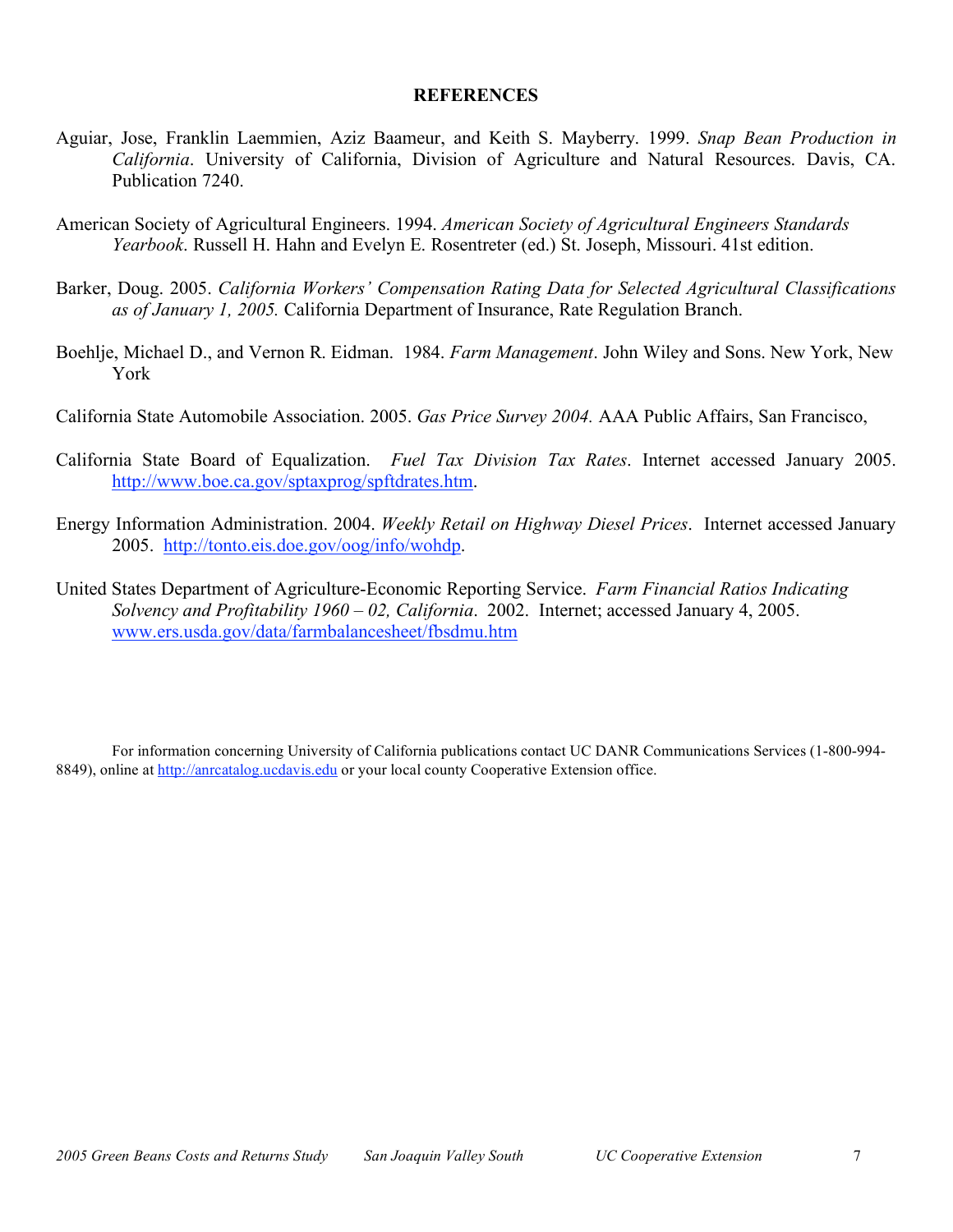#### UC COOPERATIVE EXTENSION **Table 1. COST PER ACRE TO PRODUCE GREEN BEANS** SAN JOAQUIN VALLEY 2005

|                                      | Operation | Time  |                |                  |                  |                  |                |      |
|--------------------------------------|-----------|-------|----------------|------------------|------------------|------------------|----------------|------|
|                                      | Machine   | Labor | Labor          | Fuel, Lube       | Material         | Custom/          | Total          | Your |
| Operation                            | (Hrs/A)   |       | Cost           | & Repairs        | Cost             | Rent             | Cost           | Cost |
| Cultural:                            |           |       |                |                  |                  |                  |                |      |
| Land Prep: Rip (custom $1X/7$ Yr)    | 0.00      |       | $\mathbf{0}$   | $\boldsymbol{0}$ | $\boldsymbol{0}$ | 21               | 21             |      |
| Land Prep: Disk 2X                   | 0.28      |       | 4              | 3                | $\mathbf{0}$     | $\boldsymbol{0}$ | 7              |      |
| Land Prep: List Beds                 | 0.20      |       | 3              | $\overline{2}$   | $\mathbf{0}$     | $\mathbf{0}$     | 5              |      |
| Fertilize: Band (15-15-15)           | 0.13      |       | $\overline{2}$ | $\mathbf{1}$     | 99               | $\mathbf{0}$     | 102            |      |
| Land Prep: Shape Beds/Lay Tape       | 2.50      | 5.00  | 84             | 23               | 165              | $\mathbf{0}$     | 272            |      |
| Irrigate: Lay laterals/connect drip  | 0.20      | 3.50  | 36             | $\mathbf{1}$     | $\theta$         | $\mathbf{0}$     | 36             |      |
| Irrigate: (water & labor)            | 0.00      | 3.90  | 36             | $\mathbf{0}$     | 159              | $\mathbf{0}$     | 196            |      |
| Plant: Seed                          | 0.33      |       | 14             | 5                | 240              | $\mathbf{0}$     | 259            |      |
| Weed: Cultivate 2X                   | 0.40      |       | 6              | 3                | $\mathbf{0}$     | $\theta$         | 9              |      |
| Fertilize: through drip (CAN 17)     | 0.00      |       | $\mathbf{0}$   | $\mathbf{0}$     | 61               | $\mathbf{0}$     | 61             |      |
| Insect: Worms (Dipel)                | $0.18\,$  |       | 3              | $\overline{2}$   | 14               | $\boldsymbol{0}$ | 18             |      |
| Pickup: Business Use                 | 2.50      |       | 37             | 30               | $\mathbf{0}$     | $\mathbf{0}$     | 67             |      |
| TOTAL CULTURAL COSTS                 | 7.04      | 12.40 | 225            | 69               | 738              | 21               | 1,053          |      |
| Harvest:                             |           |       |                |                  |                  |                  |                |      |
| Harvest: Pick (hand)                 | 0.00      |       | $\mathbf{0}$   | $\boldsymbol{0}$ | 340              | 1,360            | 1,700          |      |
| Load & Haul                          | 1.00      | 1.00  | 24             | 8                | $\mathbf{0}$     | $\boldsymbol{0}$ | 32             |      |
| TOTAL HARVEST COSTS                  | 1.00      | 1.00  | 24             | 8                | 340              | 1,360            | 1,732          |      |
| Interest on operating capital        |           |       |                |                  |                  |                  | 32             |      |
| TOTAL OPERATING COSTS/ACRE           |           |       | 249            | 77               | 1,078            | 1,381            | 2,818          |      |
| <b>CASH OVERHEAD:</b>                |           |       |                |                  |                  |                  |                |      |
| Land Rent                            |           |       |                |                  |                  |                  | 300            |      |
| Office                               |           |       |                |                  |                  |                  | 30             |      |
| Liability                            |           |       |                |                  |                  |                  | 9              |      |
| Property Taxes                       |           |       |                |                  |                  |                  | 5              |      |
| Property Insurance                   |           |       |                |                  |                  |                  | 3              |      |
| <b>Investment Repairs</b>            |           |       |                |                  |                  |                  | $\overline{2}$ |      |
| TOTAL CASH OVERHEAD COSTS            |           |       |                |                  |                  |                  | 349            |      |
| TOTAL CASH COSTS/ACRE                |           |       |                |                  |                  |                  | 3,167          |      |
| Non-Cash Overhead (Capital Recovery) |           |       | Per Producing  |                  | Annual Cost      |                  |                |      |
|                                      |           |       | Acre           |                  | Capital Recovery |                  |                |      |
| Miscellaneous Field/Shop Tools       |           |       | 100            |                  | 24               |                  | 24             |      |
| <b>Irrigation Laterals</b>           |           |       | 9              |                  | 3                |                  | 3              |      |
| Equipment                            |           |       | 706            |                  | 84               |                  | 84             |      |
| TOTAL NON-CASH OVERHEAD COSTS        |           |       | 815            |                  | 111              |                  | 111            |      |
| TOTAL COSTS/ACRE                     |           |       |                |                  |                  |                  | 3,278          |      |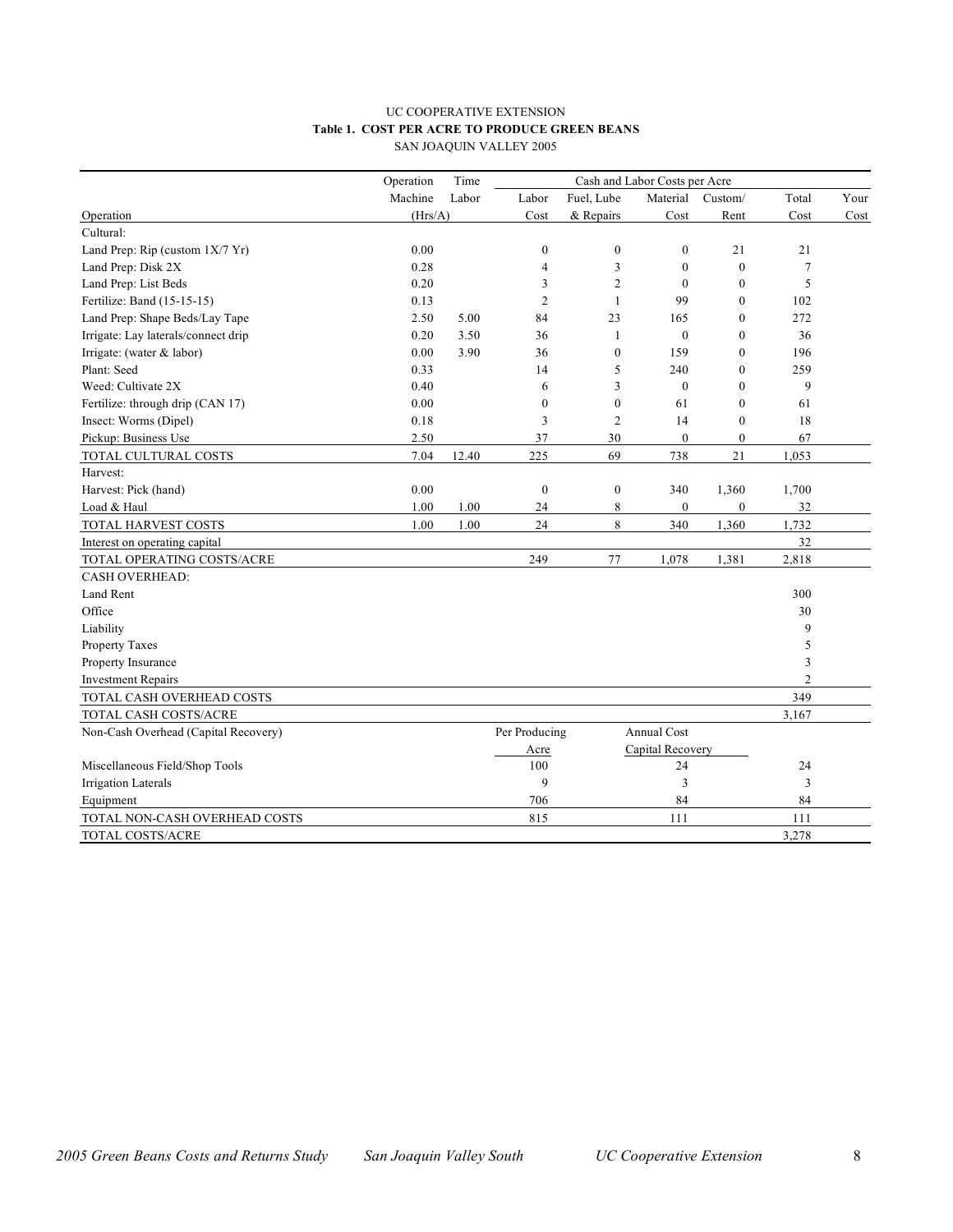#### UC COOPERATIVE EXTENSION **Table 2. COST AND RETURNS PER ACRE TO PRODUCE GREEN BEANS** SAN JOAQUIN VALLEY - 2005

|                                            | Quantity/ |                 | Price or  | Value or       | Your |
|--------------------------------------------|-----------|-----------------|-----------|----------------|------|
|                                            | Acre      | Unit            | Cost/Unit | Cost/Acre      | Cost |
| <b>GROSS RETURNS</b>                       |           |                 |           |                |      |
| Green Beans                                | 340.00    | box             | 11.00     | 3,740          |      |
| OPERATING COSTS                            |           |                 |           |                |      |
| Fertilizer:                                |           |                 |           |                |      |
| $15 - 15 - 15$                             | 500.00    | 1 <sub>b</sub>  | 0.20      | 99             |      |
| CAN 17 (17-0-0)                            | 90.00     | lb <sub>N</sub> | 0.68      | 61             |      |
| Irrigation:                                |           |                 |           |                |      |
| Drip Tape 5 mil                            | 13,755.00 | foot            | 0.01      | 165            |      |
| Water Pumped                               | 33.00     | acin            | 4.83      | 159            |      |
| Seed:                                      |           |                 |           |                |      |
| Green Beans (Blue Lake or Round Type)      | 80.00     | 1b              | 3.00      | 240            |      |
| <b>Custom/Contract:</b>                    |           |                 |           |                |      |
| Pick Beans                                 | 340.00    | box             | 4.00      | 1,360          |      |
| $Rip$ (1X per 7 years)                     | 0.14      | acre            | 150.00    | 21             |      |
| <b>Insecticide:</b>                        |           |                 |           |                |      |
| Dipel DF                                   | 1.00      | 1b              | 13.55     | 14             |      |
| <b>Cartons:</b>                            |           |                 |           |                |      |
| Boxes 30 lb                                | 340.00    | each            | 1.00      | 340            |      |
| Labor (machine)                            | 9.24      | hrs             | 12.42     | 115            |      |
| Labor (non-machine)                        | 14.40     | hrs             | 9.32      | 134            |      |
| Fuel - Gas                                 | 10.41     | gal             | 2.05      | 21             |      |
| Fuel - Diesel                              | 18.19     | gal             | 1.51      | 27             |      |
| Lube                                       |           |                 |           | $\tau$         |      |
| Machinery repair                           |           |                 |           | 21             |      |
| Interest on operating capital $@$ 7.65%    |           |                 |           | 32             |      |
| TOTAL OPERATING COSTS/ACRE                 |           |                 |           | 2,818          |      |
| NET RETURNS ABOVE OPERATING COSTS          |           |                 |           | 922            |      |
| <b>CASH OVERHEAD COSTS:</b>                |           |                 |           |                |      |
| <b>Land Rent</b>                           |           |                 |           | 300            |      |
| Office                                     |           |                 |           | 30             |      |
| Liability                                  |           |                 |           | 9              |      |
| Property Taxes                             |           |                 |           | 5              |      |
| Property Insurance                         |           |                 |           | 3              |      |
| <b>Investment Repairs</b>                  |           |                 |           | $\overline{c}$ |      |
| TOTAL CASH OVERHEAD COSTS/ACRE             |           |                 |           | 349            |      |
| TOTAL CASH COSTS/ACRE                      |           |                 |           | 3,167          |      |
| NON-CASH OVERHEAD COSTS (Capital Recovery) |           |                 |           |                |      |
| Miscellaneous Field/Shop Tools             |           |                 |           | 24             |      |
| Irrigation Laterals                        |           |                 |           | 3              |      |
| Equipment                                  |           |                 |           | 84             |      |
| TOTAL NON-CASH OVERHEAD COSTS/ACRE         |           |                 |           | 111            |      |
| TOTAL COSTS/ACRE                           |           |                 |           | 3,278          |      |
| NET RETURNS ABOVE TOTAL COSTS              |           |                 |           | 462            |      |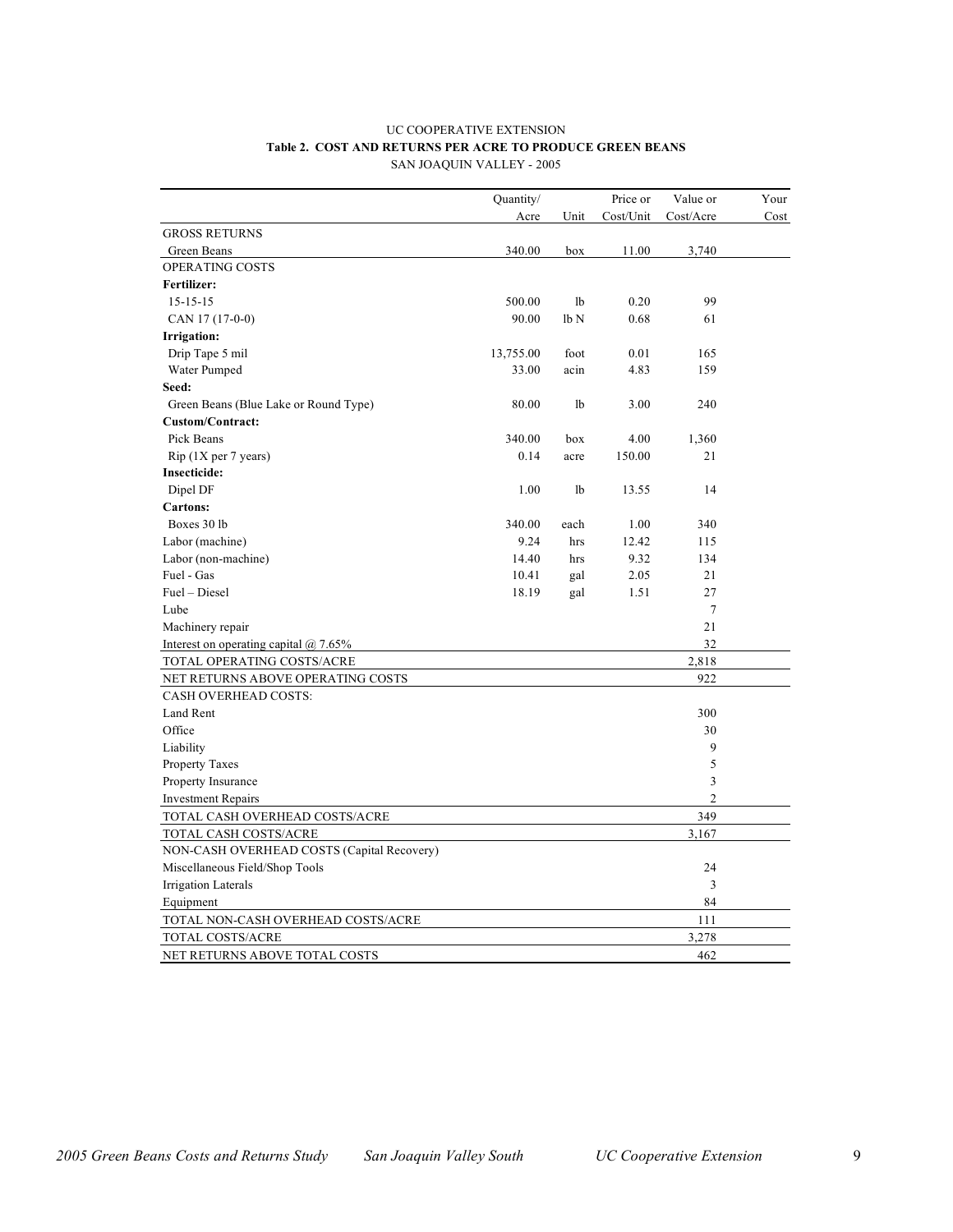#### UC COOPERATIVE EXTENSION **Table 3. MONTHLY CASH COST PER ACRE TO PRODUCE GREEN BEANS** SAN JOAQUIN VALLEY - 2005

| Beginning JAN 05                        | <b>JAN</b>       | <b>FEB</b>       | <b>MAR</b>       | <b>APR</b>       | <b>MAY</b>       | <b>JUN</b>       | <b>JUL</b>       | <b>AUG</b>       | <b>SEP</b>       | OCT              | <b>NOV</b>       | <b>DEC</b>       | <b>TOTAL</b>   |
|-----------------------------------------|------------------|------------------|------------------|------------------|------------------|------------------|------------------|------------------|------------------|------------------|------------------|------------------|----------------|
| Ending DEC 05                           | 05               | 05               | 05               | 05               | 05               | 05               | 05               | 05               | 05               | 05               | 05               | 05               |                |
| Cultural:                               |                  |                  |                  |                  |                  |                  |                  |                  |                  |                  |                  |                  |                |
| Land Prep: Rip (Custom, 1X/7 Yrs)       |                  | 21               |                  |                  |                  |                  |                  |                  |                  |                  |                  |                  | 21             |
| Land Prep: Disk 2X                      |                  | 7                |                  |                  |                  |                  |                  |                  |                  |                  |                  |                  | 7              |
| Land Prep: List Beds                    |                  | 5                |                  |                  |                  |                  |                  |                  |                  |                  |                  |                  | 5              |
| Fertilize: Band (15-15-15)              |                  | 102              |                  |                  |                  |                  |                  |                  |                  |                  |                  |                  | 102            |
| Land Prep: Shape Beds/Lay Tape          |                  | 272              |                  |                  |                  |                  |                  |                  |                  |                  |                  |                  | 272            |
| Irrigate: Lay laterals/connect drip     |                  | 36               |                  |                  |                  |                  |                  |                  |                  |                  |                  |                  | 36             |
| Irrigate: (water $&$ labor)             |                  |                  | 69               | 109              | 17               |                  |                  |                  |                  |                  |                  |                  | 196            |
| Plant: Seed                             |                  |                  | 259              |                  |                  |                  |                  |                  |                  |                  |                  |                  | 259            |
| Weed: Cultivate 2X                      |                  |                  | 5                | 5                |                  |                  |                  |                  |                  |                  |                  |                  | 9              |
| Fertilize: through drip (CAN 17)        |                  |                  |                  | 49               | 12               |                  |                  |                  |                  |                  |                  |                  | 61             |
| Insect: Worms (Dipel)                   |                  |                  |                  |                  | 18               |                  |                  |                  |                  |                  |                  |                  | 18             |
| Pickup: Business Use                    | 13               | 13               | 13               | 13               | 13               |                  |                  |                  |                  |                  |                  |                  | 67             |
| TOTAL CULTURAL COSTS                    | 13               | 456              | 346              | 176              | 61               | $\boldsymbol{0}$ | $\mathbf{0}$     | $\boldsymbol{0}$ | $\boldsymbol{0}$ | $\overline{0}$   | $\boldsymbol{0}$ | $\mathbf{0}$     | 1,053          |
| Harvest:                                |                  |                  |                  |                  |                  |                  |                  |                  |                  |                  |                  |                  |                |
| Harvest: Pick (hand)                    |                  |                  |                  |                  | 1,700            |                  |                  |                  |                  |                  |                  |                  | 1,700          |
| Load & Haul                             |                  |                  |                  |                  | 32               |                  |                  |                  |                  |                  |                  |                  | 32             |
| TOTAL HARVEST COSTS                     | $\boldsymbol{0}$ | $\boldsymbol{0}$ | $\boldsymbol{0}$ | $\boldsymbol{0}$ | 1,732            | $\mathbf{0}$     | $\overline{0}$   | $\overline{0}$   | $\mathbf{0}$     | $\boldsymbol{0}$ | $\boldsymbol{0}$ | $\mathbf{0}$     | 1,732          |
| Interest on operating capital $@$ 7.65% | $\mathbf{0}$     | $\overline{3}$   | 5                | 6                | 18               |                  |                  |                  |                  |                  |                  |                  | 32             |
| TOTAL OPERATING COSTS/ACRE              | 13               | 459              | 351              | 183              | 1,811            | $\boldsymbol{0}$ | $\overline{0}$   | $\overline{0}$   | $\boldsymbol{0}$ | $\boldsymbol{0}$ | $\mathbf{0}$     | $\mathbf{0}$     | 2,818          |
| <b>OVERHEAD:</b>                        |                  |                  |                  |                  |                  |                  |                  |                  |                  |                  |                  |                  |                |
| Land Rent                               |                  |                  |                  |                  | 300              |                  |                  |                  |                  |                  |                  |                  | 300            |
| Office                                  | 6                | 6                | 6                | 6                | 6                |                  |                  |                  |                  |                  |                  |                  | 30             |
| Liability                               | $\overline{2}$   | $\overline{2}$   | $\overline{2}$   | $\overline{c}$   | 2                |                  |                  |                  |                  |                  |                  |                  | 9              |
| <b>Property Taxes</b>                   |                  |                  |                  | $\overline{2}$   |                  |                  |                  |                  |                  |                  |                  | 2                | 5              |
| Property Insurance                      | 2                |                  |                  |                  |                  |                  |                  | $\overline{2}$   |                  |                  |                  |                  | 3              |
| <b>Investment Repairs</b>               | $\boldsymbol{0}$ | $\mathbf{0}$     | $\boldsymbol{0}$ | $\boldsymbol{0}$ | $\boldsymbol{0}$ | $\boldsymbol{0}$ | $\boldsymbol{0}$ | $\boldsymbol{0}$ | $\bf{0}$         | $\boldsymbol{0}$ | $\boldsymbol{0}$ | $\boldsymbol{0}$ | $\overline{c}$ |
| TOTAL CASH OVERHEAD COSTS               | 10               | 8                | 8                | 10               | 308              | $\mathbf{0}$     | $\mathbf{0}$     | $\overline{c}$   | $\mathbf{0}$     | $\boldsymbol{0}$ | $\boldsymbol{0}$ | 3                | 349            |
| TOTAL CASH COSTS/ACRE                   | 23               | 467              | 359              | 193              | 2,119            | $\mathbf{0}$     | $\mathbf{0}$     | $\overline{2}$   | $\mathbf{0}$     | $\overline{0}$   | $\mathbf{0}$     | 3                | 3,167          |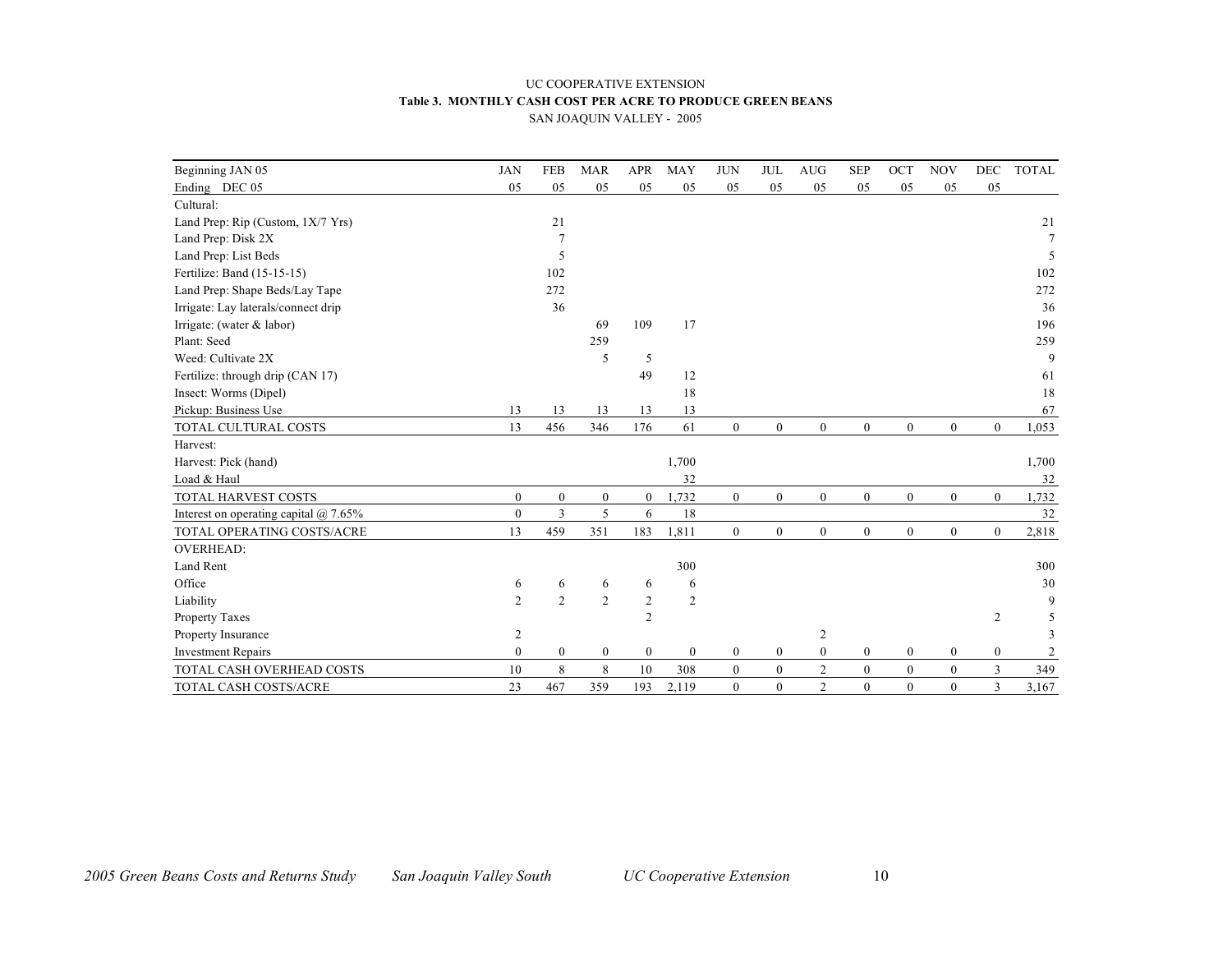#### UC COOPERATIVE EXTENSION **Table 4. RANGING ANALYSIS** SAN JOAQUIN VALLEY - 2005

#### COSTS PER ACRE AT VARYING YIELDS TO PRODUCE GREEN BEANS

|                                 |       |       |       | YIELD (30 lb boxes/acre) |       |       |       |
|---------------------------------|-------|-------|-------|--------------------------|-------|-------|-------|
|                                 | 220   | 280   | 340   | 400                      | 460   | 520   | 580   |
| <b>OPERATING COSTS/ACRE:</b>    |       |       |       |                          |       |       |       |
| Cultural Cost                   | 1,053 | 1,053 | 1,053 | 1,053                    | 1,053 | 1,053 | 1,053 |
| Harvest Cost (Pick & Haul)      | 1,121 | 1,427 | 1,732 | 2,038                    | 2,344 | 2,649 | 2,955 |
| Interest on operating capital   | 28    | 30    | 32    | 34                       | 36    | 38    | 40    |
| TOTAL OPERATING COSTS/ACRE      | 2,202 | 2,510 | 2,817 | 3,125                    | 3,433 | 3.740 | 4,048 |
| TOTAL OPERATING COSTS/box       | 10.01 | 8.96  | 8.29  | 7.81                     | 7.46  | 7.19  | 6.98  |
| <b>CASH OVERHEAD COSTS/ACRE</b> | 349   | 349   | 349   | 349                      | 349   | 350   | 350   |
| TOTAL CASH COSTS/ACRE           | 2,551 | 2,859 | 3,166 | 3,474                    | 3,782 | 4,090 | 4,398 |
| TOTAL CASH COSTS/box            | 11.60 | 10.21 | 9.31  | 8.69                     | 8.22  | 7.87  | 7.58  |
| NON-CASH OVERHEAD COSTS/ACRE    | 109   | 110   | 111   | 112                      | 114   | 115   | 116   |
| TOTAL COSTS/ACRE                | 2,660 | 2,969 | 3,277 | 3,586                    | 3,896 | 4,205 | 4,514 |
| TOTAL COSTS/box                 | 12.09 | 10.60 | 9.64  | 8.97                     | 8.47  | 8.09  | 7.78  |

#### NET RETURNS PER ACRE ABOVE OPERATING COSTS

| <b>PRICE</b>                  | YIELD (30 lb boxes/acre) |        |        |        |        |        |        |  |  |  |  |
|-------------------------------|--------------------------|--------|--------|--------|--------|--------|--------|--|--|--|--|
| $\frac{\text{S}}{\text{box}}$ | 220                      | 280    | 340    | 400    | 460    | 520    | 580    |  |  |  |  |
| 6.00                          | $-882$                   | $-830$ | $-777$ | $-725$ | $-673$ | $-620$ | $-568$ |  |  |  |  |
| 8.50                          | $-332$                   | $-130$ | 73     | 275    | 477    | 680    | 882    |  |  |  |  |
| 11.00                         | 218                      | 570    | 923    | 1,275  | 1,627  | 1,980  | 2,332  |  |  |  |  |
| 13.50                         | 768                      | 1.270  | 1,773  | 2,275  | 2,777  | 3,280  | 3,782  |  |  |  |  |
| 16.00                         | 1,318                    | 1,970  | 2,623  | 3,275  | 3,927  | 4,580  | 5,232  |  |  |  |  |
| 18.50                         | 1,868                    | 2,670  | 3,473  | 4,275  | 5,077  | 5,880  | 6,682  |  |  |  |  |
| 21.00                         | 2.418                    | 3.370  | 4.323  | 5,275  | 6,227  | 7,180  | 8,132  |  |  |  |  |

#### NET RETURNS PER ACRE ABOVE CASH COSTS

| <b>PRICE</b>                  | YIELD (30 lb boxes/acre) |          |          |          |          |        |        |  |  |  |
|-------------------------------|--------------------------|----------|----------|----------|----------|--------|--------|--|--|--|
| $\frac{\text{S}}{\text{box}}$ | 220                      | 280      | 340      | 400      | 460      | 520    | 580    |  |  |  |
| 6.00                          | $-1,231$                 | $-1,179$ | $-1,126$ | $-1,074$ | $-1,022$ | $-970$ | $-918$ |  |  |  |
| 8.50                          | $-681$                   | $-479$   | $-276$   | $-74$    | 128      | 330    | 532    |  |  |  |
| 11.00                         | $-131$                   | 221      | 574      | 926      | 1,278    | 1,630  | 1,982  |  |  |  |
| 13.50                         | 419                      | 921      | 1.424    | 1.926    | 2.428    | 2.930  | 3,432  |  |  |  |
| 16.00                         | 969                      | 1,621    | 2,274    | 2,926    | 3,578    | 4,230  | 4,882  |  |  |  |
| 18.50                         | 1,519                    | 2,321    | 3,124    | 3,926    | 4,728    | 5,530  | 6,332  |  |  |  |
| 21.00                         | 2,069                    | 3,021    | 3,974    | 4,926    | 5,878    | 6,830  | 7,782  |  |  |  |

#### NET RETURNS PER ACRE ABOVE TOTAL COSTS

| <b>PRICE</b>                  | YIELD (30 lb boxes/acre) |          |          |          |          |          |          |  |  |  |
|-------------------------------|--------------------------|----------|----------|----------|----------|----------|----------|--|--|--|
| $\frac{\text{S}}{\text{box}}$ | 220                      | 280      | 340      | 400      | 460      | 520      | 580      |  |  |  |
| 6.00                          | $-1.340$                 | $-1,289$ | $-1,237$ | $-1,186$ | $-1,136$ | $-1,085$ | $-1,034$ |  |  |  |
| 8.50                          | $-790$                   | $-589$   | $-387$   | $-186$   | 14       | 215      | 416      |  |  |  |
| 11.00                         | $-240$                   | 111      | 463      | 814      | 1,164    | 1,515    | 1,866    |  |  |  |
| 13.50                         | 310                      | 811      | 1,313    | 1,814    | 2,314    | 2,815    | 3,316    |  |  |  |
| 16.00                         | 860                      | 1.511    | 2,163    | 2,814    | 3,464    | 4,115    | 4,766    |  |  |  |
| 18.50                         | 1,410                    | 2,211    | 3,013    | 3,814    | 4,614    | 5,415    | 6,216    |  |  |  |
| 21.00                         | 1,960                    | 2,911    | 3,863    | 4,814    | 5,764    | 6,715    | 7,666    |  |  |  |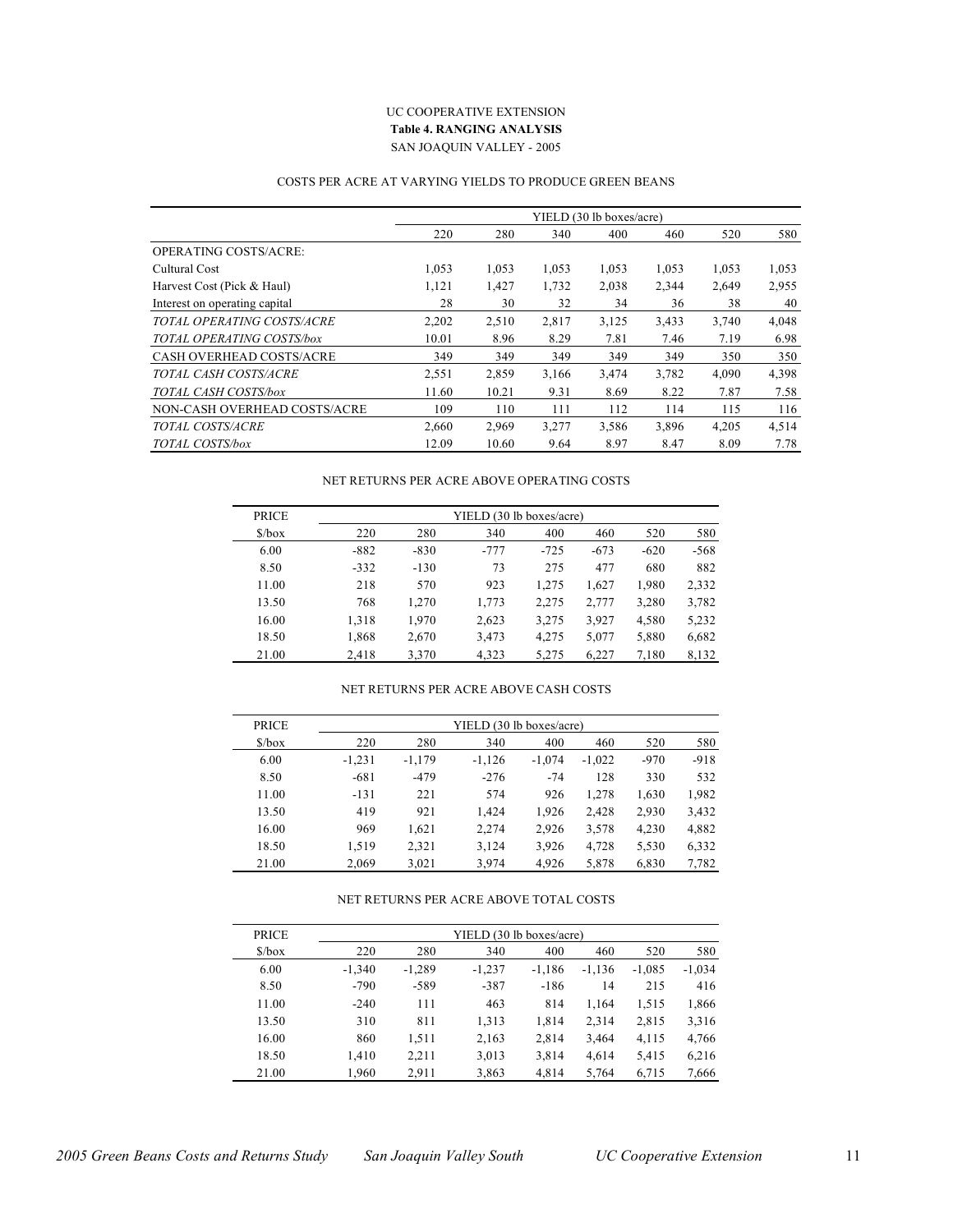#### UC COOPERATIVE EXTENSION **Table 5. WHOLE FARM ANNUAL EQUPMENT, INVESTMENT, AND BUSINESS OVERHEAD COSTS** SAN JOAQUIN VALLEY - 2005

|                                |         |      |         |          | Cash Overhead  |       |        |
|--------------------------------|---------|------|---------|----------|----------------|-------|--------|
|                                |         | Yrs  | Salvage | Capital  | Insur-         |       |        |
| <b>Yr</b> Description          | Price   | Life | Value   | Recovery | ance           | Taxes | Total  |
| 05 35HP 2WD Tractor            | 15,265  | 20   | 1,959   | 1,279    | 59             | 86    | 1,424  |
| 05 75HP MFWD Tractor           | 36,800  | 20   | 4,722   | 3,083    | 143            | 208   | 3,434  |
| 05 Bed Shaper 15'              | 10,000  | 10   | 1,768   | 1,225    | 41             | 59    | 1,325  |
| 05 Blade Rear 3pt 6'           | 1,012   | 20   | 53      | 87       | $\overline{4}$ | 5     | 96     |
| 05 Boom Sprayer 300 gal        | 4,500   | 10   | 796     | 551      | 18             | 26    | 596    |
| 05 Disk Offset 15'             | 21,000  | 20   | 1,095   | 1,803    | 76             | 110   | 1,989  |
| 05 Fertilizer Applicator 15'   | 12,000  | 20   | 625     | 1,030    | 44             | 63    | 1,137  |
| 05 Furrowing Shank 5'          | 150     | 20   | 8       | 13       | 1              | 1     | 14     |
| 05 Lister/Cultivator-4 Row 13' | 3,536   | 12   | 490     | 393      | 14             | 20    | 427    |
| 05 Pickup 1/2 Ton              | 28,000  | 5    | 12,549  | 4,423    | 140            | 203   | 4,766  |
| Planter-Precision 13'<br>05    | 24,000  | 10   | 4,244   | 2,941    | 97             | 141   | 3,179  |
| 05 Truck 20 ft bed             | 51,000  | 10   | 15,065  | 5,790    | 228            | 330   | 6,348  |
| TOTAL                          | 207,263 |      | 43,374  | 22,617   | 865            | 1,253 | 24,735 |
| 60% of New Cost *              | 124,358 |      | 26,024  | 13,570   | 519            | 752   | 14,841 |

#### ANNUAL EQUIPMENT COSTS

\*Used to reflect a mix of new and used equipment

#### ANNUAL INVESTMENT COSTS

|                                |       |      |         |          | Cash Overhead |       |         |       |
|--------------------------------|-------|------|---------|----------|---------------|-------|---------|-------|
|                                |       | Yrs  | Salvage | Capital  | lnsur-        |       |         |       |
| Description                    | Price | Life | Value   | Recovery | ance          | Taxes | Repairs | Total |
| Irrigation Laterals 660'       | 180   |      |         | 67       |               |       |         | 73    |
| Miscellaneous Field/Shop Tools | 6.000 |      |         | 1.425    | 21            | 30    | 120     | 1,595 |
| <b>TOTAL INVESTMENT</b>        | 6.180 |      |         | 1.492    | 21            | 31    | 124     | .668  |

|                     | Units/ |      | Price/ | Total  |
|---------------------|--------|------|--------|--------|
| Description         | Farm   | Unit | Unit   | Cost   |
| Land Rent           | 60     | acre | 300.00 | 18,000 |
| Liability Insurance | 60     | acre | 8.82   | 529    |
| Office Expense      | 60     | acre | 30.00  | 1,800  |

#### ANNUAL BUSINESS OVERHEAD COSTS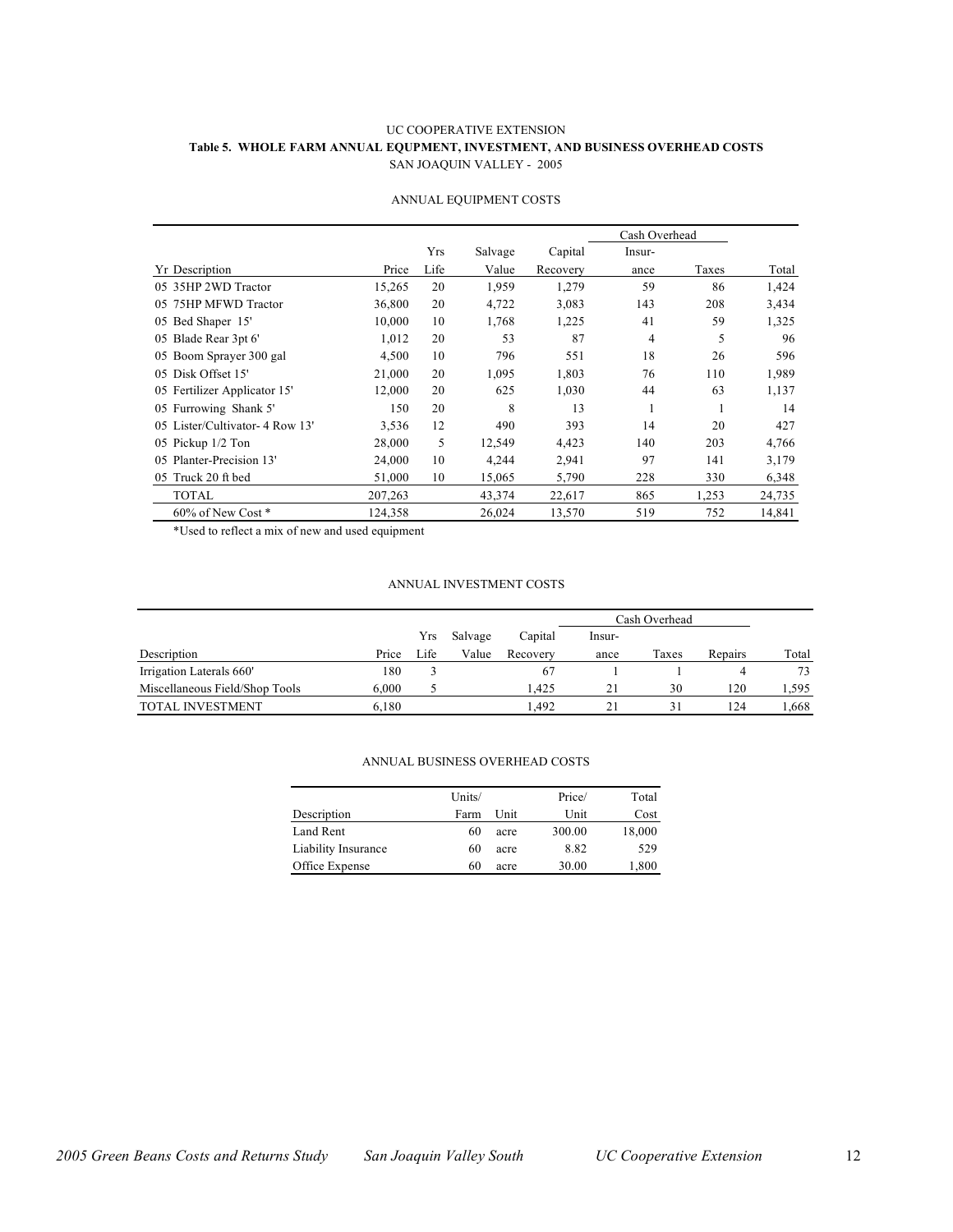### UC COOPERATIVE EXTENSION **Table 6. HOURLY EQUIPMENT COSTS** SAN JOAQUIN VALLEY 2005

|                                | Actual |          | Cash Overhead |       |         | Operating |       |           |
|--------------------------------|--------|----------|---------------|-------|---------|-----------|-------|-----------|
|                                | Hours  | Capital  | Insur-        |       |         | Fuel $\&$ | Total | Total     |
| <b>Yr</b> Description          | Used   | Recovery | ance          | Taxes | Repairs | Lube      | Oper. | Costs/Hr. |
| 05 35HP 2WD Tractor            | 507    | 1.51     | 0.07          | 0.10  | 0.62    | 2.98      | 3.60  | 5.28      |
| 05 75HP MFWD Tractor           | 735    | 2.52     | 0.12          | 0.17  | 0.86    | 6.40      | 7.26  | 10.07     |
| 05 Bed Shaper 15'              | 200    | 3.68     | 0.12          | 0.18  | 1.13    | 0.00      | 1.13  | 5.11      |
| 05 Blade Rear 3pt 6'           | 100    | 0.52     | 0.02          | 0.03  | 0.15    | 0.00      | 0.15  | 0.72      |
| 05 Boom Sprayer 300 gal        | 150    | 2.21     | 0.07          | 0.11  | 1.20    | 0.00      | 1.20  | 3.59      |
| 05 Disk Offset 15'             | 100    | 10.87    | 0.46          | 0.67  | 3.13    | 0.00      | 3.13  | 15.13     |
| 05 Fertilizer Applicator 15'   | 60     | 10.37    | 0.44          | 0.64  | 4.42    | 0.00      | 4.42  | 15.87     |
| 05 Furrowing Shank 5'          | 10     | 0.77     | 0.03          | 0.05  | 0.03    | 0.00      | 0.03  | 0.88      |
| 05 Lister/Cultivator-4 Row 13' | 45     | 5.25     | 0.19          | 0.27  | 0.72    | 0.00      | 0.72  | 6.43      |
| 05 Pickup 1/2 Ton              | 285    | 9.31     | 0.29          | 0.43  | 2.08    | 9.82      | 11.90 | 21.93     |
| 05 Planter - Precision 13'     | 22     | 82.06    | 2.72          | 3.94  | 6.47    | 0.00      | 6.47  | 95.19     |
| 05 Truck 20 ft bed             | 520    | 6.68     | 0.26          | 0.38  | 4.88    | 3.26      | 8.14  | 15.46     |